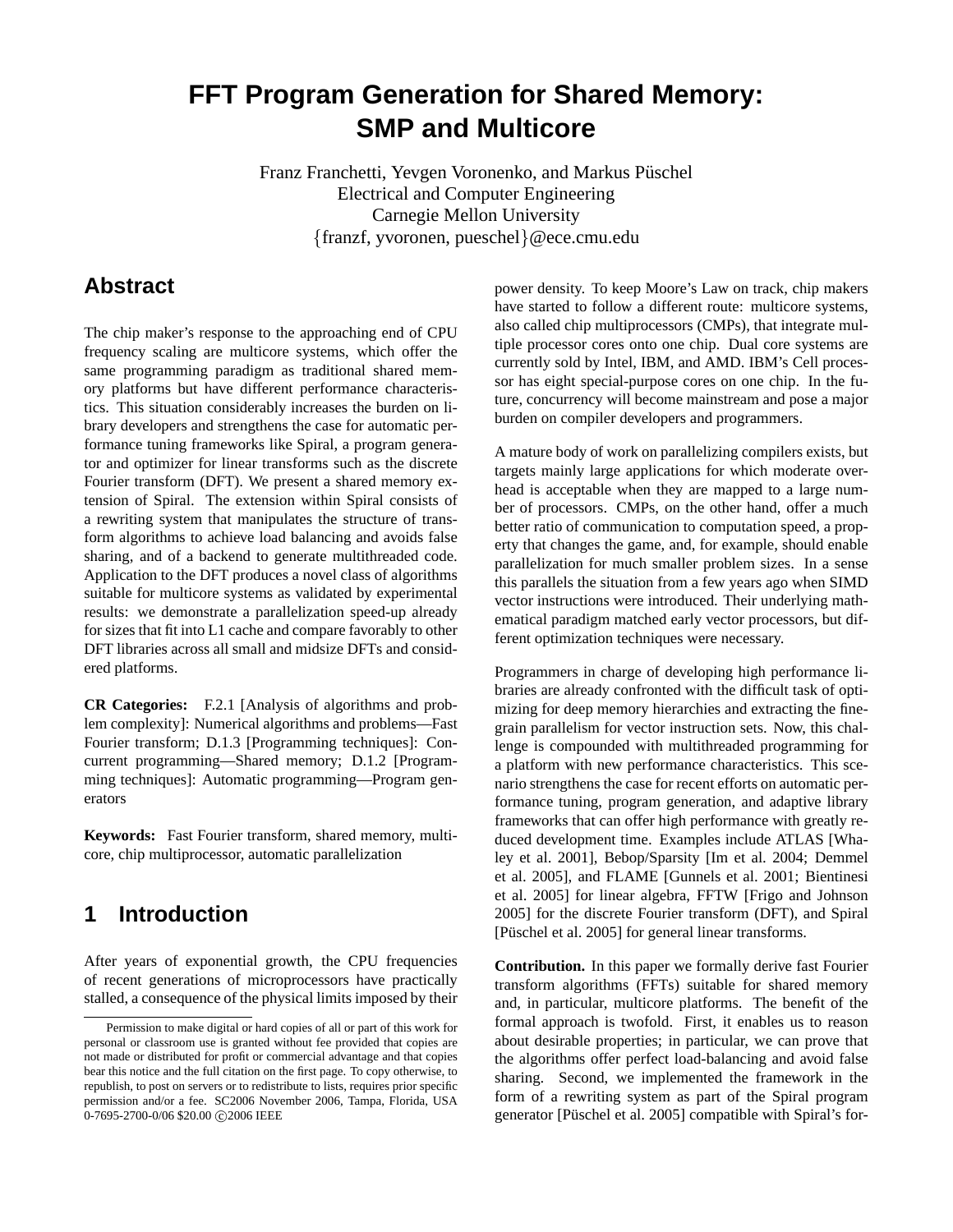mal loop optimization [Franchetti et al. 2005], vectorization [Franchetti et al. 2006], and automatic tuning framework.

We evaluated the approach by generating FFT programs automatically tuned for a variety of shared memory platforms including classical SMPs and recent CMPs. The results show superior performance across a range of sizes compared to FFTW and the Intel vendor library. Further, on a CMP we demonstrate a speed-up through parallelization for a problem size as small as  $2^8$ , which fits completely into L1 cache and runs at less than 10,000 cycles. In contrast, FFTW only takes advantage of the second processor for sizes larger than  $2^{13}$ , running at more than 500,000 cycles.

**Organization.** In Section 2 we present the necessary background and related work for this paper. First, we discuss shared memory platforms and associated work on compilers. Then we explain the DFT, the Cooley-Tukey FFT, and its parallel versions derived previously. Finally, we overview the Spiral program generator. In Section 3 we formally derive parallel FFTs suitable for multicore systems and reason about their structure. Then, we explain the integration of the framework into Spiral. Section 4 presents experimental results and benchmarks with Spiral-generated FFTs for a variety of symmetric multiprocessor platforms. Finally, we offer conclusions in Section 5.

## **2 Background and Related Work**

We provide background and discuss related work on shared memory platforms and programming, the DFT and the FFT algorithm for single and multiple processors, and the Spiral program generator.

### **2.1 Shared Memory Machines**

**Symmetric multiprocessing.** In the late 1980's and early 1990's highly parallel shared-memory machines entered the scene. Smaller machines were symmetric multi processors (SMP) while larger machines used distributed shared memory (DSM), i.e., the memory was physically distributed but shared between all processors to allow programming without data transfer management. Today, some vendors still produce large shared memory machines; however, most highly parallel platforms are now clusters of SMPs with up to 4 processors per cluster node and explicit message passing between nodes.

A recent important change occurred when IBM, AMD, and Intel started producing shared memory chip-multiprocessors (CMPs): multiple CPU cores on the same piece of silicon. The integration ranges from two processors sharing no caches, such as Intel Pentium D processors, to two cores sharing a cache like Intel Core Duo and IBM Power 5 processors. AMD Opteron dualcore processors are in some sense a compromise using a fast on-chip cache coherency protocol. The first generation of multicore processors targeted servers while the latest generation targets consumer desktop and laptop computers, making multicore a mainstream technology.

**Parallelizing compilers.** Today's parallelizing compilers grew out of a vast body of research that started with the first shared memory machines in the late 1980's [Banerjee et al. 1993; Hiranandani et al. 1992; Wolfe 1996; Zima and Chapman 1990]. The resulting compilers are quite successful and provide good performance scaling for relative simple programs running on tightly coupled systems with more than 2 or 4 CPUs. However, they cannot achieve parallel speed-up for complicated programs targeting a small number of CPUs and small problem sizes. In particular, this applies to the DFT considered in this paper.

Generally, successful parallelization first requires optimization for the memory hierarchy, since accessing shared data is more expensive than accessing private data. Thus, the work on loop tiling, loop exchange, and loop interleaving are highly relevant to automatic parallelization and automatic performance tuning as these methods are fundamental program transformations to improve data locality in array computations. However, these transformations typically require expensive analysis [McKellar and E. G. Coffman 1969; Gatlin and Carter 1999; Wolf and Lam 1991].

**Explicit programming of shared memory machines.** Writing fast parallel programs is considerably more challenging than writing fast sequential programs. For problems that are data parallel (but not embarrassingly parallel) the programmer has to address the following issues: 1) *Load balancing:* All processors should have an equal amount of work assigned. In particular, sequential parts should be avoided since they limit the achievable speed-up due to Amdahl's law. 2) *Synchronization Overhead:* Synchronization should involve as little overhead as possible and threads should not wait unnecessarily at synchronization points. 3) *Avoiding false sharing:* Private data of different processors should not be in the same cache line, since this leads to cache thrashing and thus severe performance degradation. In addition, the programmer has to optimize single thread performance, and try to avoid excessive locking of shared variables, deadlocks, race conditions, and cache interference of multiple threads, among other things.

Historically, programming parallel machines was a very machine-dependent, painful, and non-portable process. In order to allow for portable multithreaded applications, thread libraries and parallel languages (or language extensions) were developed. These provide the means to start and synchronize threads, to protect shared variables, and to allocate and manage thread local data. Examples include the pthreads library and the OpenMP language extension [Chandra et al.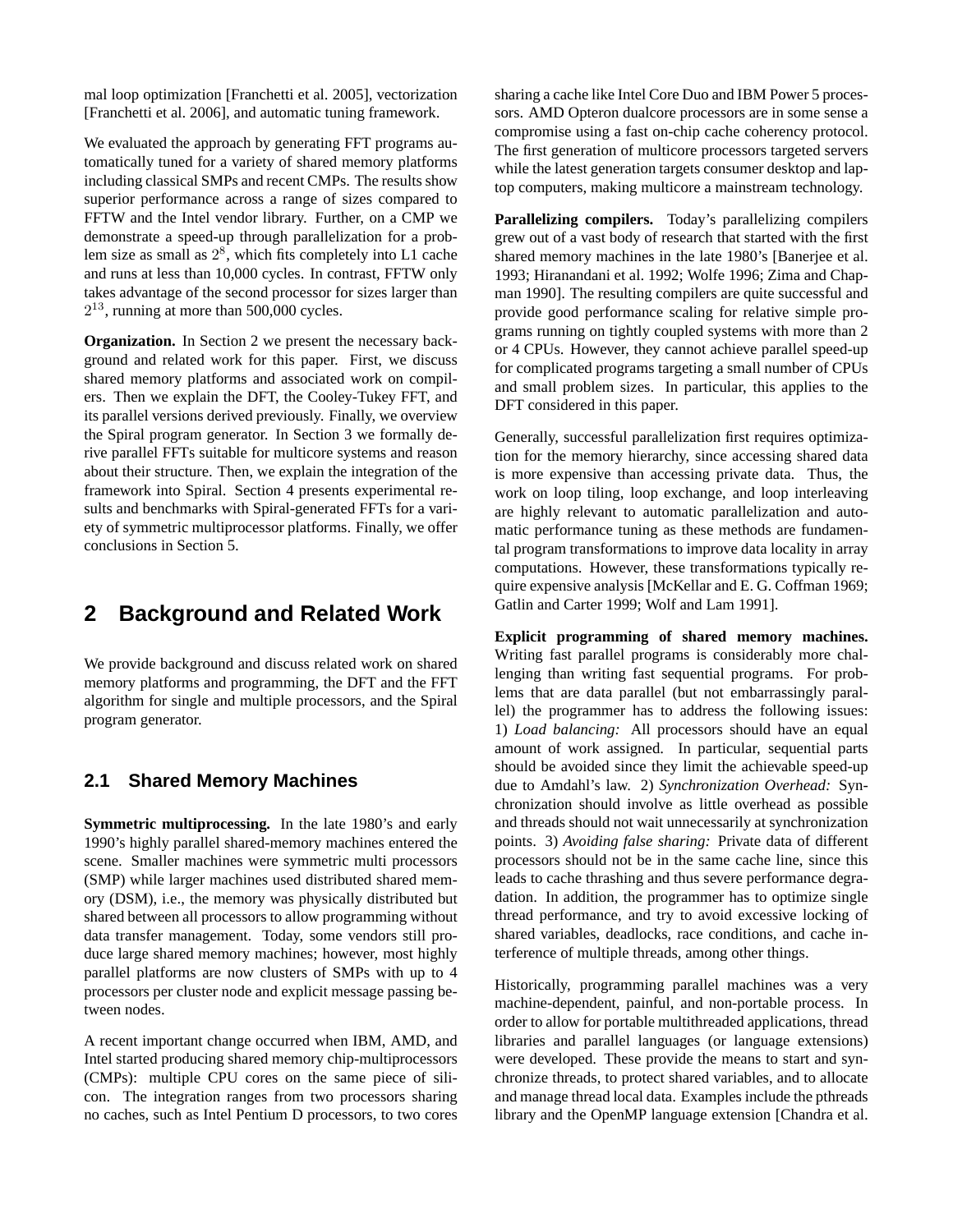2000]. OpenMP extends C (or Fortran) by directives inlined into the source code as pragmas (C) or comments (Fortran) to pass parallelization information to the compiler and also includes a supporting runtime library.

Despite all efforts, however, producing portable, fast, stable, high-quality parallel software for shared memory machines is still a major challenge.

### **2.2 Discrete Fourier Transform**

The discrete Fourier transform (DFT) of an input vector  $x$  of length  $n$  is defined as the matrix-vector product

$$
y = \text{DFT}_n x
$$
,  $\text{DFT}_n = [\omega_n^{k\ell}]_{0 \le k,\ell < n}$ ,  $\omega_n = e^{-2\pi i/n}$ .

Fast algorithms compute the DFT in  $O(n \log n)$  operations and are referred to as fast Fourier transforms (FFTs). They can be described as recursive factorizations of the matrix  $\text{DFT}_n$  into structured sparse matrices using the Kronecker product formalism [Van Loan 1992]. In particular, the wellknown Cooley-Tukey FFT can be written as (we write  $\rightarrow$ instead of  $=$  since later in Spiral we view these decompositions as rules)

$$
\text{DFT}_{mn} \to (\text{DFT}_m \otimes I_n) D_{m,n} (I_m \otimes \text{DFT}_n) L_m^{mn}. \quad (1)
$$

In (1),  $I_k$  is the  $k \times k$  identity matrix and  $D_{m,n}$  a diagonal "twiddle factors" matrix. Particularly important is the tensor (or Kronecker) product of matrices,

$$
A \otimes B = [a_{i,j}B]_{i,j} \quad \text{with} \quad A = [a_{i,j}]_{i,j}.
$$

For example,

$$
I_n \otimes A = \begin{bmatrix} A & & & \\ & A & & \\ & & \ddots & \\ & & & A \end{bmatrix}.
$$

The iterative direct sum

$$
\bigoplus_{i=0}^{n-1} A_i \quad \text{with} \quad A_i \in \mathbb{C}^{m \times m}
$$

generalizes  $I_n \otimes A$  to matrices  $A_i$  that depend on the iteration but are all of the same size  $m \times m$ . The stride permutation matrix  $L_m^{mn}$  permutes an input vector x of length  $mn$  as

$$
in+j \mapsto jm+i, \quad 0 \le i < m, \ 0 \le j < n.
$$

If x is viewed as an  $n \times m$  matrix, stored in row-major order, then  $L_m^{mn}$  performs a transposition of this matrix.

Actual DFT algorithms are obtained by applying the FFT (1) recursively to the subproblems  $\text{DFT}_m$  and  $\text{DFT}_n$  until the base case  $DFT_2$  is reached. For instance one can factor  $8 \rightarrow 2 \times 4 \rightarrow 2 \times (2 \times 2)$  using two recursive applications of

| <b>SPL</b> construct                            | code                                                                     |
|-------------------------------------------------|--------------------------------------------------------------------------|
| $y=(A_nB_n)x$                                   | $t[0:1:n-1] = B(x[0:1:n-1]);$<br>$y[0:1:n-1] = A(t[0:1:n-1];)$           |
| $y=(I_m\otimes A_n)x$                           | for $(i=0,iy[i*m:1:i*n+n-1] =A(x[i*n:1:i*n+n-1]);$                       |
| $y=(A_m\otimes I_n)x$                           | for $(i=0,iy[i:n:i+m-1] =A(x[i:n:i+m-1]);$                               |
| $y = \left(\bigoplus_{i=0}^{m-1} A_n^i\right)x$ | for $(i=0,i=m,i++)$<br>$y[i*m:1:i*n+n-1] =$<br>$A(i, x[i*n:1:i*n+n-1]);$ |
| $y = D_{m,n}x$                                  | for $(i=0:iy[i] = Dmn[i]*x[i];$                                          |
| $y=L_m^{mn}x$                                   | for $(i=0,i=m,i++)$<br>for $(j=0:jy[i+m * j] = x[n * i + j];$            |

Table 1: Translating SPL constructs to code.  $x$  denotes the input and  $y$  the output vector. The subscript of  $A$  and  $B$ specifies the size of the (square) matrix. We use Matlab-like notation:  $x[b:s:e]$  denotes the subvector of x starting at b, ending at e and extracted at stride s.

(1). The complete FFT algorithm for this factorization can then be written as the following *formula*:

$$
DFT_8 = (DFT_2 \otimes I_4)D_{8,4}(I_2 \otimes (DFT_2 \otimes I_2) D_{4,2}(I_2 \otimes DFT_2)L_2^4)L_2^8.
$$
 (2)

Programs implementing  $y = Ax$  for some recursive formulas A are shown in Table 1. By applying these translation rules recursively to subexpressions of A one can translate complicated formula expressions like (2) into programs [Xiong et al. 2001]. This is the basic idea in Spiral (explained below); the formula language is called SPL (signal processing language).

Observe in Table 1 that the multiplication of a vector by a tensor product containing identity matrices can be computed using loops. The working set for each of the  $m$  iterations of  $y = (I_m \otimes A_n)x$  is a contiguous block of size n and the base address is increased by  $n$  between iterations. In contrast, the working sets of size m of the n iterations of  $y = (A_m \otimes I_n)x$ are interleaved, leading to stride  $n$  within one iteration and a unit stride base update across iterations. The iterations in both loops have no loop carried dependencies and thus can easily be parallelized on shared memory machines.

The SPL framework can be used to express a large class of linear transforms and its algorithms [Püschel et al. 2005] including multi-dimensional transforms, which are just tensor products of their one-dimensional counterparts.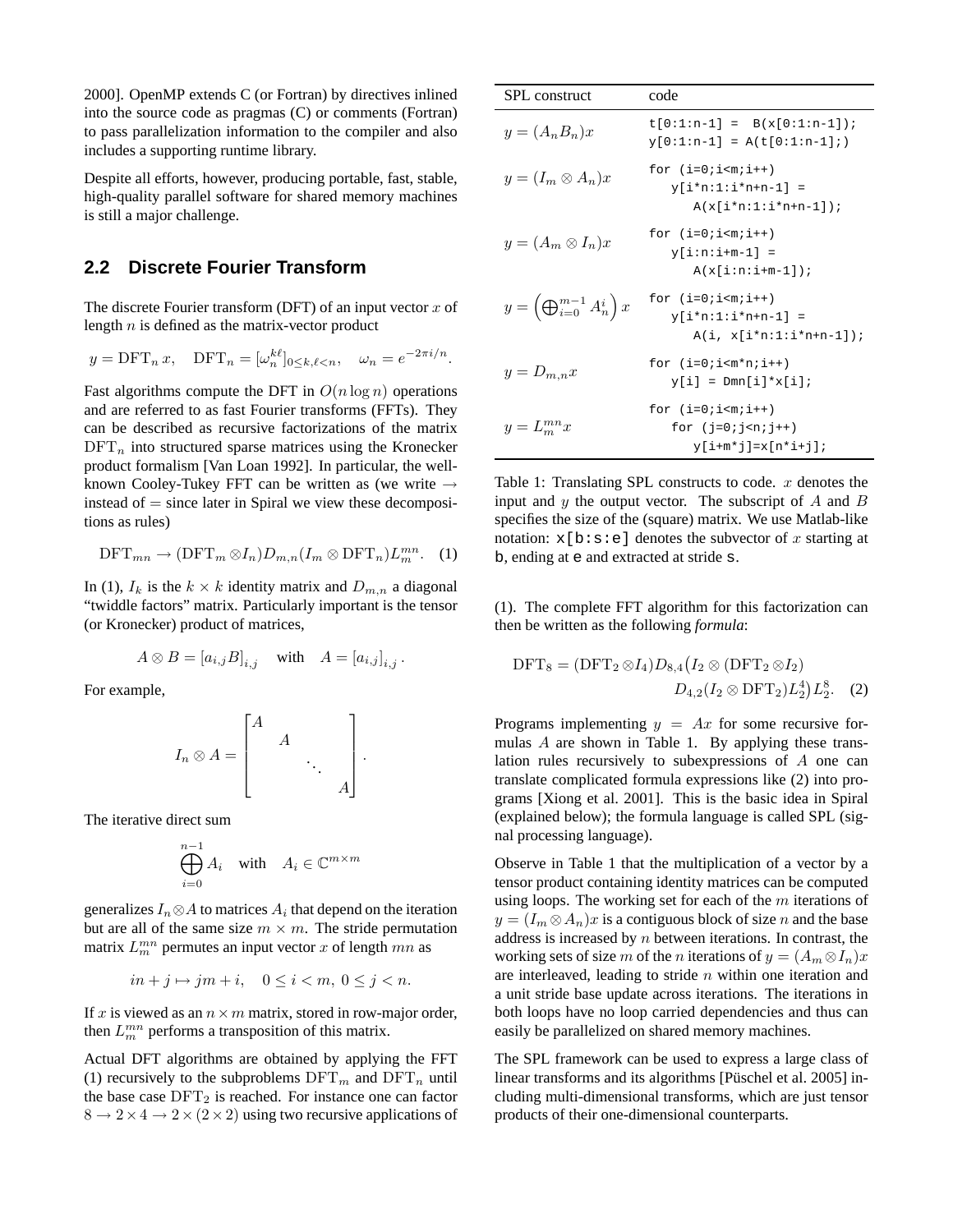**Shared memory FFT algorithms.** Early work by [Johnson et al. 1990] shows how to design parallel DFT algorithms for various architecture constraints using the Kronecker product formalism and is a major influence on our work. [Van Loan 1992] gives a good overview of sequential and parallel DFT algorithms. The major problem with using the standard Cooley-Tukey FFT algorithm (1) on shared memory machines is its memory access pattern: Large strides, and consecutive loop iterations touch the same cache lines, which leads to false sharing.

The governing idea of many parallel algorithms [Norton and Silberger 1987; Schwarztrauber 1987; Bailey 1990] is to reorder the data in explicit steps to remove false sharing introduced by strided memory access. For example, the six-step algorithm,

$$
\text{DFT}_{mn} \to L_m^{mn}(I_n \otimes \text{DFT}_m)L_n^{mn}
$$

$$
D_{m,n}(I_m \otimes \text{DFT}_n)L_m^{mn} \quad (3)
$$

has embarrassingly parallel computation stages of the form  $I_r \otimes \text{DFT}_s$ . The three stride permutations in (3) are executed separately as explicit matrix transpositions, i.e., data permutations. These transpositions are further optimized, e.g., through blocking [Al Na'mneh et al. 2005a], and partially folded into the adjacent computation stages [Takahashi 2002; Takahashi et al. 2003]. A different optimization approach reduces communication by increasing the computation by using  $O(n^2)$  algorithms instead of fast  $O(n \log n)$  algorithms to remove dependencies on small subproblems [Al Na'mneh et al. 2005b].

FFTW 3.1 [Frigo and Johnson 2005] offers a state-of-theart multithreading DFT implementation, supporting many multithreaded programming interfaces across many operating systems. It parallelizes one- and multidimensional DFTs by allowing its search mechanism to parallelize many different loops that occur inside the algorithms. It uses advanced loop optimization to avoid cache problems (tiling and loop exchange) and it supports thread pooling to minimize the startup cost of parallel computation. (Thread pooling is experimental and turned off by default.) However, the infrastructure required for portability across machines and support for all problem sizes incurs considerable overhead. Because of this overhead, the authors of FFTW maintain that it may make sense to use multiple threads within FFTW only for problem sizes beyond several thousand data points.

### **2.3 Spiral**

Spiral [Püschel et al. 2005] is an automatic program generation and optimization system for linear digital signal processing (DSP) transforms. Spiral's internal structure is shown in Figure 1. The user formally specifies a DSP transform to be implemented as input to Spiral, e.g.,  $DFT_{2^{10}}$ . Spiral's output is a C program that computes the specified transform and



Figure 1: SPIRAL's architecture.

that is optimized to the platform Spiral is installed on. We briefly describe the generation process next.

**Algorithm level.** In the *formula generation* Spiral applies rules such as (1) to the given transform to generate one of many possible formulas, such as (2), represented in SPL. In the *formula optimization* stage Spiral optimizes the structure of the generated formula using a high-level approach to loop merging and index simplification [Franchetti et al. 2005]. It merges loops originating from tensor products with loops originating from permutations and diagonal matrices, reducing (1) to a sequence of two loops. Both formula generation and optimization are implemented through rewriting systems [Dershowitz and Plaisted 2001].

On platforms with vector instructions, Spiral takes the vector length into account for formula generation and optimization. The resulting formulas have a structure that maps directly into efficient vector code [Franchetti and Püschel 2002; Franchetti and Püschel 2003; Franchetti et al. 2006]. In this paper, we extend this approach to produce efficient formulas, and thus code, for shared memory platforms with focus on SMPs and multicore systems.

**Implementation level.** In the *implementation* stage, Spiral uses an extended version of Table 1 to translate the preoptimized formula into C code. For vector code and parallel code (this paper), the C programs include constructs like vector intrinsic functions or OpenMP parallel loops. In the *code optimization* stage, the obtained code is further optimized using standard compiler techniques including strength reduction and constant folding [Xiong et al. 2001; Franchetti et al. 2005].

**Evaluation level.** The final program is compiled using a standard C compiler in the *compilation* stage and the actual runtime is measured in the *performance evaluation* stage.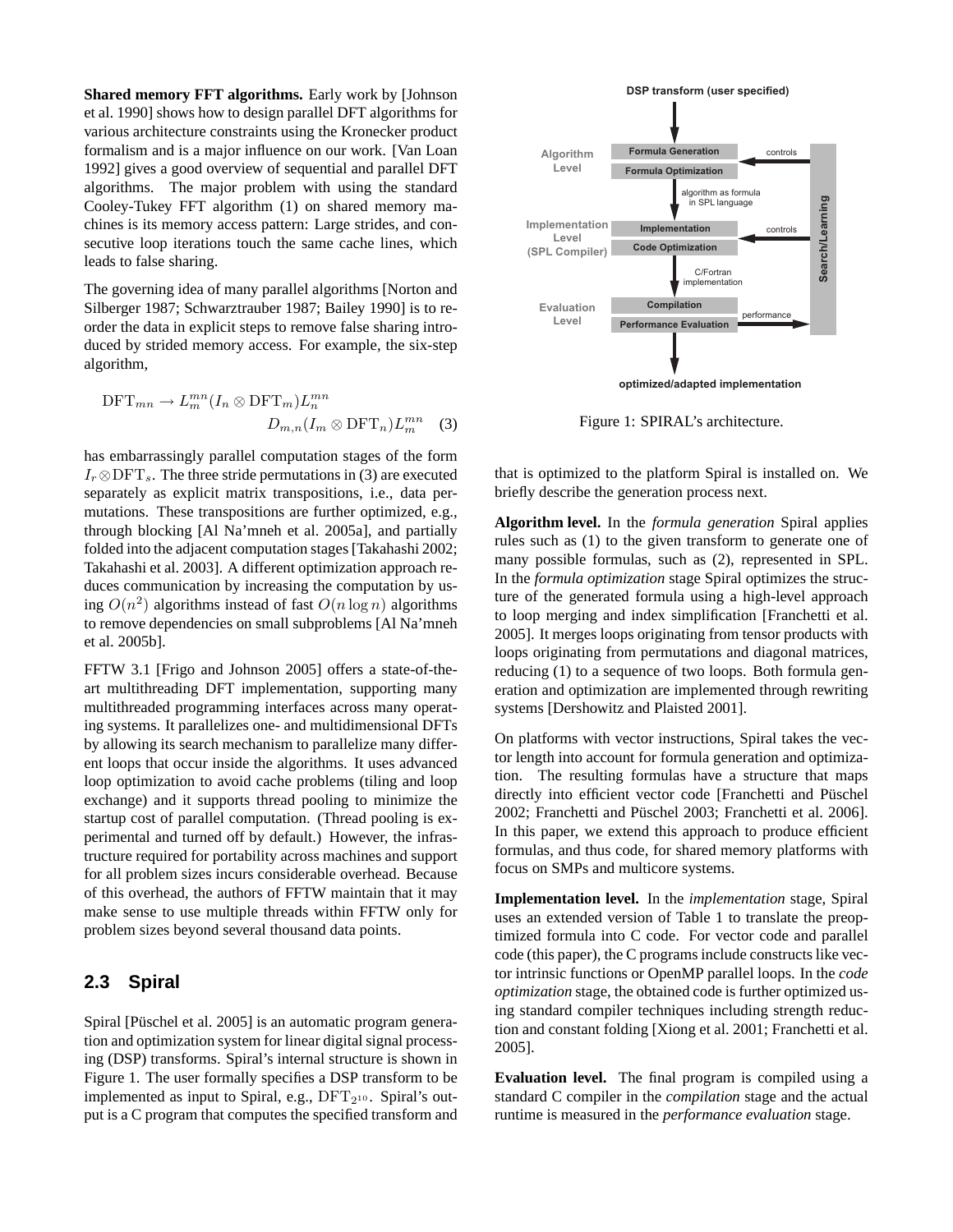**Search/learning.** Besides the deterministic optimizations performed on the formula and the C code, Spiral optimizes for the target platform (in particular its memory hierarchy) through heuristic search in the formula space, such as dynamic programming or an evolutionary algorithm [Singer and Veloso 2001]. This search is controlled by the *search/learning* block based on the runtime of the previously generated implementations.

## **3 Parallel FFTs Through Formula Rewriting**

Our goal is to extend Spiral (Section 2.3) to generate efficient transform code, in particular DFT code, for shared memory platforms including multicore systems. The approach is similar to the approach we took to generate vector code [Franchetti and Püschel 2002; Franchetti et al. 2006]. It is based on the observation that the formulas produced by Spiral have a direct interpretation in terms of parallel code. For example, the tensor products in (1) are essentially loops with fully independent iterations (no loop-carried dependencies) and known memory access patterns. Permutations express readdressing that Spiral will fuse into an adjacent computation loop in the formula optimization stage [Franchetti et al. 2005].

The basic idea is now to automatically rewrite a generated formula within Spiral to obtain a structure suitable for mapping into efficient multi-threaded code. This is possible, since a formula fully determines the memory access of the final program as functions of the loop variables. Therefore, using rewriting, we can statically schedule the loop iterations across  $p$  processors to ensure load balancing and minimize false sharing. For general programs, proving the independence of loop iterations and determining such a schedule is a hard problem that requires expensive analysis [Banerjee et al. 1993]. However, formula constructs like stride permutations and tensor products express very specific and regular memory access patterns and dependencies. Thus, as we show, we can find such a desired schedule very efficiently using the formula rewriting framework. Furthermore, we can prove that the solutions obtained this way do not incur false sharing.

We first explain this extension of the rewriting system in Spiral. Then we show the application to the DFT, effectively deriving a novel variant of the Cooley-Tukey FFT (1) different from (3) and suited for multicore systems.

### **3.1 Extending Spiral for Shared Memory**

The extension of Spiral to support shared memory parallelism requires four steps:

- We identify relevant hardware parameters and include them as *shared memory tags* into the rewriting system.
- We identify *parallel formula constructs*, i.e., those subformulas that can be perfectly mapped to shared memory platforms.
- We identify and include *rewriting rules* into the rewriting system that transform general formulas into parallel formulas, i.e., formulas suitable for mapping to multithreaded code.
- We extend the implementation level of Spiral to map parallel formulas into C code including the C extensions required for multithreading to actually *generate multithreaded code*.

**Shared memory tags.** The two most important parameters of modern shared memory machines (SMPs and CMPs) with memory hierarchies are the number of processors  $p$ , and the cache line length  $\mu$  of the most important cache level. In this paper,  $\mu$  is measured in complex numbers. For instance, for a cache line length of 64 bytes and data type double (64 bit),  $\mu$ =4.

We denote a formula construct  $A$  that should be rewritten into parallel formula constructs for a p-way shared memory machine with cache parameter  $\mu$  by

$$
\underbrace{A}_{\text{smp}(p,\mu)}
$$

and introduce  $\text{sup}(p, \mu)$  as tag to Spiral's rewriting system. We also assume that all shared data vectors are aligned at cache line boundaries in the final program.

**Parallel formula constructs.** For arbitrary matrices A and  $A_i$  the expressions

x with  $A \in \mathbb{C}^{m\mu \times m\mu}$ 

and

$$
y = \left(\bigoplus^{p-1} A_i\right) x \quad \text{with} \quad A_i \in \mathbb{C}^{m\mu \times m\mu}
$$

 $i=0$ express embarrassingly parallel computation on  $p$  processors as they express block diagonal matrices with  $p$  blocks [Johnson et al. 1990]. We assume the matrix dimensions to be multiples of  $\mu$ ; this ensures that during computation each cacheline is owned by exactly one processor. Under the assumption that all  $A_i$  have the same computational cost, programs implementing these constructs become embarrassingly parallel, load balanced, and free of false sharing.

Data shuffling of the form

 $y =$ ¡  $I_p \otimes A$ ¢

$$
y = (P \otimes I_{\mu})x
$$
, with P a permutation matrix,

reorders blocks of  $\mu$  consecutive elements and thus whole cache lines are reordered. On shared memory machines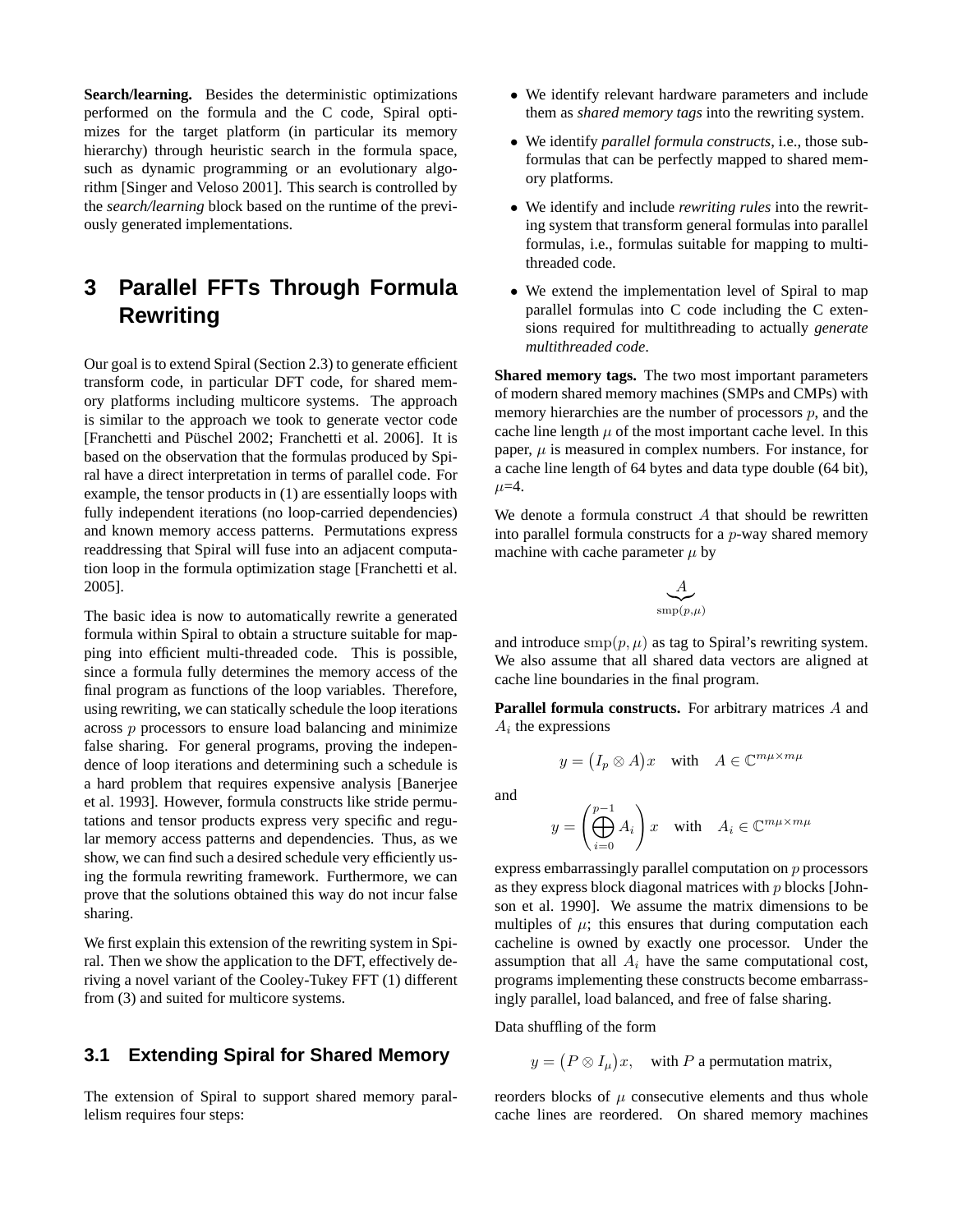this means that if in a computation stage each processor has the unique ownership of a cache line, then a subsequent data access as determined by  $P \otimes I_u$  preserves this property, i.e., only the ownership of entire cachelines is exchanged (if at all). Thus, false sharing is avoided. Note, that in Spiral-generated programs permutations are usually not performed explicitly, but folded with adjacent computation blocks [Franchetti et al. 2005].

We introduce tagged versions of the tensor product and direct sum operators in Spiral:

$$
I_p \otimes_{\parallel} A, \quad \bigoplus_{i=0}^{p-1} |A_i, \quad P \bar{\otimes} I_{\mu}, \quad \text{with } A, A_i \in \mathbb{C}^{m\mu \times m\mu}.
$$
\n
$$
\tag{4}
$$

These are the same matrix operators as their untagged counterparts, but declare that a construct is fully optimized for shared memory machines and does not require further rewriting. By fully optimized we mean that the formula is loadbalanced for  $p$  processors (provided the  $A_i$  have equal computational cost) and avoids false sharing. This property is preserved for products of these constructs.

*Definition 1* We say that a formula is *load-balanced* (*avoids false sharing*) if it is of the form (4) or of the form

$$
I_m \otimes A \quad \text{or} \quad AB,\tag{5}
$$

where  $A$  and  $B$  are load-balanced formulas (formulas that avoid false sharing). A formula is fully optimized (for shared memory) if it is load-balanced and avoids false sharing.

The goal of the rewriting system (explained next) is to transform formulas into fully optimized formulas.

**Rewriting rules.** Table 2 summarizes the rewriting rules sufficient for parallelizing the FFT (1). Identifying these rules is a major contribution of the paper. Spiral's rewriting system matches the left side of a rule against a given formula and replaces the matched expression by the right-hand side of the rule. All matrix parameters in the rules are integers; thus, an expression  $n/p$  on the right-hand side of a rule implies that the precondition  $p|n$  must hold for the rule to be applicable.

As an example, consider rule (7) that encodes a form of loop tiling and scheduling. Namely, according to Table 1, the construct

$$
A_m \otimes I_n \tag{12}
$$

encodes a loop with unit stride between two iterations. Application of (7) leads to

$$
\left(L_m^{mp} \otimes I_{n/p}\right)\left(I_p \otimes \left(A_m \otimes I_{n/p}\right)\right)\left(L_p^{mp} \otimes I_{n/p}\right).
$$
 (13)

The construct  $I_p \otimes (A_m \otimes I_{n/p})$  in (13) encodes a double loop: the outer loop running from 0 to  $p - 1$  and the inner loop running from 0 to  $n/p - 1$ . Spiral's loop merging stage [Franchetti et al. 2005] regards this tensor product as

$$
\underbrace{AB}_{\text{smp}(p,\mu)} \rightarrow \underbrace{A}_{\text{smp}(p,\mu)} \underbrace{B}_{\text{smp}(p,\mu)} \tag{6}
$$

$$
\underbrace{A_m \otimes I_n}_{\text{smn}(n,\mu)} \to \underbrace{(L_m^{mp} \otimes I_{n/p})(I_p \otimes (A_m \otimes I_{n/p})) (L_p^{mp} \otimes I_{n/p})}_{\text{smn}(n,\mu)} \tag{7}
$$

$$
\underbrace{L_m^{mn}}_{\text{smp}(p,\mu)} \rightarrow \underbrace{\left(\frac{(I_p \otimes L_{m/p}^{mn/p})}{\text{smp}(p,\mu)} \underbrace{(L_p^{pn} \otimes I_{m/p})}_{\text{smp}(p,\mu)}\right)}_{\text{smp}(p,\mu)} \tag{8}
$$

 $\epsilon$ mp $(n, u)$ 

$$
\underbrace{I_m \otimes A_n}_{\text{supp}(p,\mu)} \to I_p \otimes_{\parallel} (I_{m/p} \otimes A_n)
$$
\n(9)

 $\sinh(n, u)$ 

$$
\underbrace{(P \otimes I_n)}_{\text{smp}(p,\mu)} \to \left(P \otimes I_{n/\mu}\right) \bar{\otimes} I_{\mu},\tag{10}
$$

$$
\underbrace{D}_{\text{smp}(p,\mu)} \to \bigoplus_{i=0}^{p-1} |D_i,\tag{11}
$$

Table 2: Shared memory parallelization rules.  $P$  is any permutation,  $D, D_i$  are diagonal matrices.

the *skeleton* which fixes the loop order and loop bounds. The *decorations*  $L_m^{mp} \otimes I_{n/p}$  and  $L_p^{mp} \otimes I_{n/p}$  are not performed explicitly, but merged with the skeleton loops. To produce the final code, Spiral further applies rules  $(6)$  and  $(8)$ – $(10)$ and performs loop merging. The resulting code for (13) is shown below.

$$
\begin{array}{ll}\n\text{parallel for} \quad (i=0; \quad i
$$

Inspection shows that  $n/p$  consecutive iterations of the original loop given by (12) are executed on the same processor and touch m contiguous memory areas of  $n/p$  complex numbers. If  $\mu|m$  and  $p|n$ , each processor "owns"  $mn/p\mu$  cache lines.

Similarly, the other rules in Table 2 encode variants of loop tiling, loop interchange, parallelization, or propagate the tags  $smp(p, \mu)$ . Rule (6) expresses that in products of matrices each factor will be rewritten separately. (7) and (9) handle tensor products with identity matrices. Both rules distribute the computational load evenly among the  $p$  processors and execute as many consecutive iterations as possible on the same processor (as shown above). Rule (8) breaks stride permutations into two stages: one performs stride permutations locally for each processor, the other permutes consecutive chunks of data. (7) and (8) require the subsequent application of (6), (9), and (10) to fully break down to parallel formula constructs (4). Tensor products of a permutation and a sufficiently large identity matrix are broken into cache line resolution by (10). Rule (11) handles the twiddle factors by breaking a diagonal matrix into a direct sum of diagonal matrices.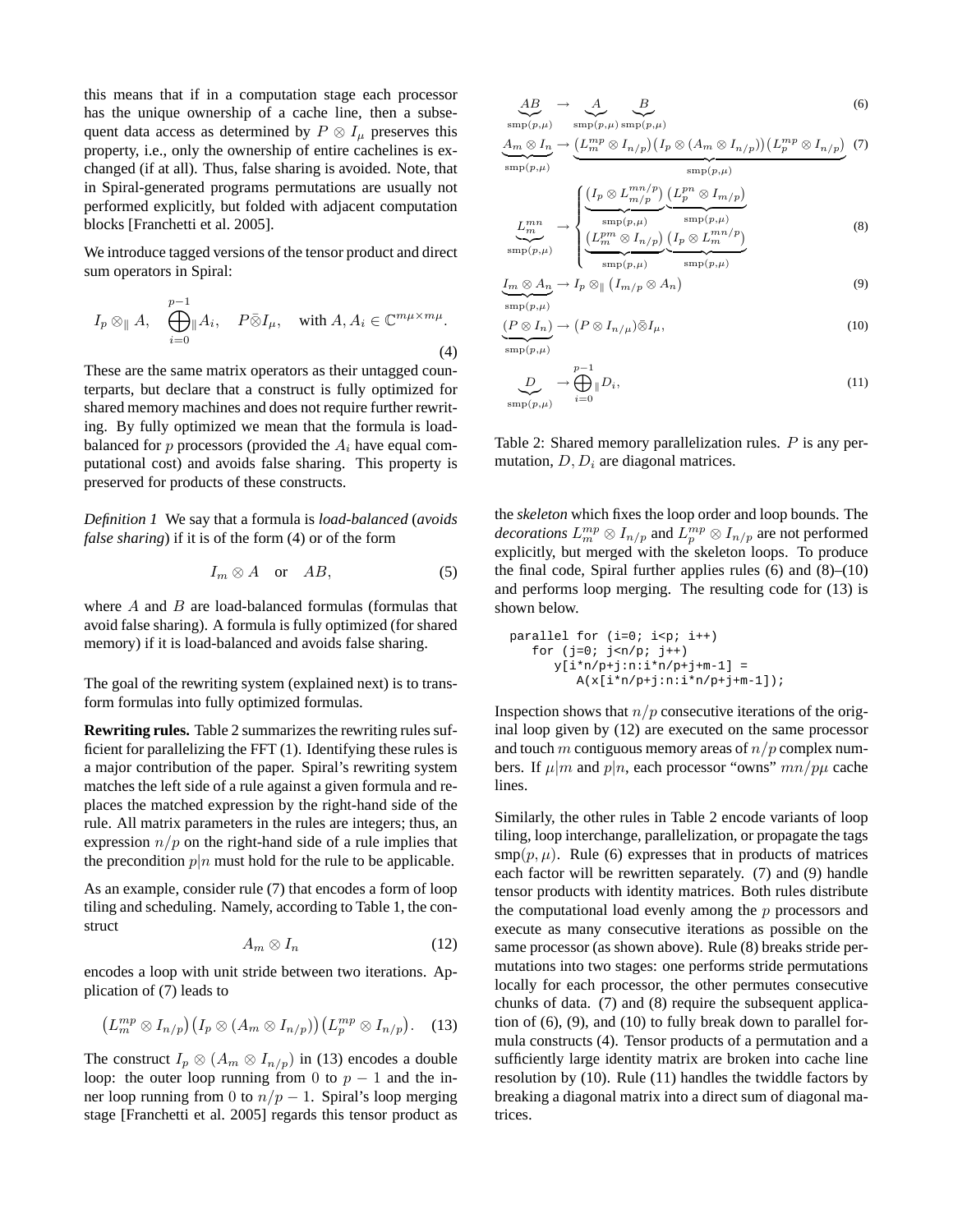|          | implementation program for $y = (I_p \otimes_{\parallel} A_n)x$                                                                                                         |  |  |  |  |
|----------|-------------------------------------------------------------------------------------------------------------------------------------------------------------------------|--|--|--|--|
| pthreads | // parallel on p threads                                                                                                                                                |  |  |  |  |
|          | $i = get_{thread_id()};$                                                                                                                                                |  |  |  |  |
|          | $y[i*m:1:i*n+n-1] =$                                                                                                                                                    |  |  |  |  |
|          | $A(x[i*n:1:i*n+n-1]);$                                                                                                                                                  |  |  |  |  |
|          | barrier();                                                                                                                                                              |  |  |  |  |
| OpenMP   | // one iteration per thread<br>#pragma omp parallel for \<br>schedule(static) shared(x, y)<br>for $(i=0; i < p; i++)$<br>$y[i*m:1:i*n+n-1] =$<br>$A(x[i*n:1:i*n+n-1]);$ |  |  |  |  |

Table 3: Implementation of  $y = (I_p \otimes_A A_n)x$  using pthreads (SPMD) and OpenMP (loop parallelization). The parallel iterative direct sum in (4) is handled analogously.

The rules in Table 2 are based on known formula identities summarized in [Johnson et al. 1990; Franchetti and Püschel 2003; Franchetti et al. 2006]. They replace the usually expensive analysis required for the associated loop transformations by cheap pattern matching and also encode the actual transformation.

**Generating multithreaded code.** Extending Spiral's implementation level to support shared memory parallel code is straightforward. The only thing we have to add is the translation of the constructs

$$
I_p \otimes_{\parallel} A \quad \text{and} \quad \bigoplus_{i=0}^{p-1} \parallel A_i
$$

into parallel code for  $p$  threads. We do not need to add support for  $P\bar{\otimes} I_{\mu}$  as these permutations encode memory access with special indexing properties and are already handled within the formula optimization level. Namely, they are merged with the adjacent loops implementing tensor products [Franchetti et al. 2005].

All temporary variables used outside of these parallel constructs must be shared between the threads while all temporary variables solely used inside the parallel constructs must be thread local. We alternatively use two approaches: 1) the single program multiple data (SPMD) paradigm using pthreads (and a very fast barrier implemented using busy waiting that requires about 15 x86 assembly instructions); and 2) the loop level parallelization paradigm using OpenMP. Table 3 shows the actual parallel code.

#### **3.2 Multicore Cooley-Tukey FFT**

We apply the rewriting framework to derive a parallel version of the Cooley-Tukey FFT (1) using the rules (6)–(11). In Spiral these steps are performed automatically through rewriting. The result is a version of the Cooley-Tukey FFT that is fully optimized for shared memory in the sense of Definition 1.

**Derivation.** We start by specifying that we want to compute  $y = DFT_N x$  on p processors with cache line size  $\mu$ ,

$$
\underbrace{\mathrm{DFT}_N}_{\mathrm{smp}(p,\mu)}.
$$

In the first step rule (1) chooses a factorization of  $N = mn$ and breaks  $DFT_N$  into  $DFT_m$  and  $DFT_n$ . Next, rule (6) propagates the parallelization tag to all factors:

$$
\underbrace{\text{DFT}_{mn}}_{\text{smp}(p,\mu)} \rightarrow \underbrace{\text{(DFT}_m \otimes I_n) D_{m,n} (I_m \otimes \text{DFT}_n) L_m^{nm}}_{\text{smp}(p,\mu)} \\
\rightarrow \underbrace{\text{(DFT}_m \otimes I_n)}_{\text{smp}(p,\mu)} \underbrace{D_{m,n}}_{\text{smp}(p,\mu)} \underbrace{\text{(I_m \otimes \text{DFT}_n)}_{\text{smp}(p,\mu)}} \underbrace{L_m^{nm}}_{\text{smp}(p,\mu)}.
$$
(14)

We now consider each of the four factors on the right-hand side of (14) separately. The first factor is rewritten by applying (7) (requiring  $p|n$ ),

$$
\underbrace{\text{DFT}_{m} \otimes I_{n}}_{\text{smp}(p,\mu)} \rightarrow \underbrace{\left(L_{m}^{mp} \otimes I_{n/p}\right)}_{\text{smp}(p,\mu)} \underbrace{\left(I_{p} \otimes \left(\text{DFT}_{m} \otimes I_{n/p}\right)\right)}_{\text{smp}(p,\mu)} \underbrace{\left(L_{p}^{mp} \otimes I_{n/p}\right)}_{\text{smp}(p,\mu)},
$$

followed by (6), (9), and (10) (requiring  $\mu |n/p$ ),

$$
\underbrace{\mathrm{DFT}_m \otimes I_n}_{\mathrm{sup}(p,\mu)} \to ((L_m^{mp} \otimes I_{n/p\mu}) \bar{\otimes} I_{\mu})
$$

$$
(I_p \otimes_{\parallel} (\mathrm{DFT}_m \otimes I_{n/p})) ((L_p^{mp} \otimes I_{n/p\mu}) \bar{\otimes} I_{\mu}). \quad (15)
$$

The second factor in (14) is parallelized using (11) (requiring  $p|mn$ ) and the third factor using (9) (requiring  $p|m$ ),

$$
\underbrace{D_{m,n}}_{\text{smp}(p,\mu)} \to \bigoplus_{i=0}^{p-1} |D^i_{m,n} \tag{16}
$$

and

$$
\underbrace{I_m \otimes \mathrm{DFT}_n}_{\mathrm{smp}(p,\mu)} \to I_p \otimes_{\parallel} (I_{m/p} \otimes \mathrm{DFT}_n). \tag{17}
$$

The remaining fourth factor in $(14)$  is parallelized by the first choice of rule (8) (requiring  $p|m$ ) followed by (6), (9), and (10) (requiring  $\mu |m/p$ ),

$$
\underbrace{L_m^{mn}}_{\text{smp}(p,\mu)} \to \underbrace{(I_p \otimes L_{m/p}^{mn/p})}_{\text{smp}(p,\mu)} \underbrace{(L_p^{pn} \otimes I_{m/p})}_{\text{smp}(p,\mu)}
$$
\n
$$
\to \left(I_p \otimes_{\parallel} L_{m/p}^{mn/p}\right) \left((L_p^{pn} \otimes I_{m/p\mu}) \bar{\otimes} I_{\mu}\right). \quad (18)
$$

Collecting (15)–(18) and the constraints required for applying the rules leads to the final expression output by our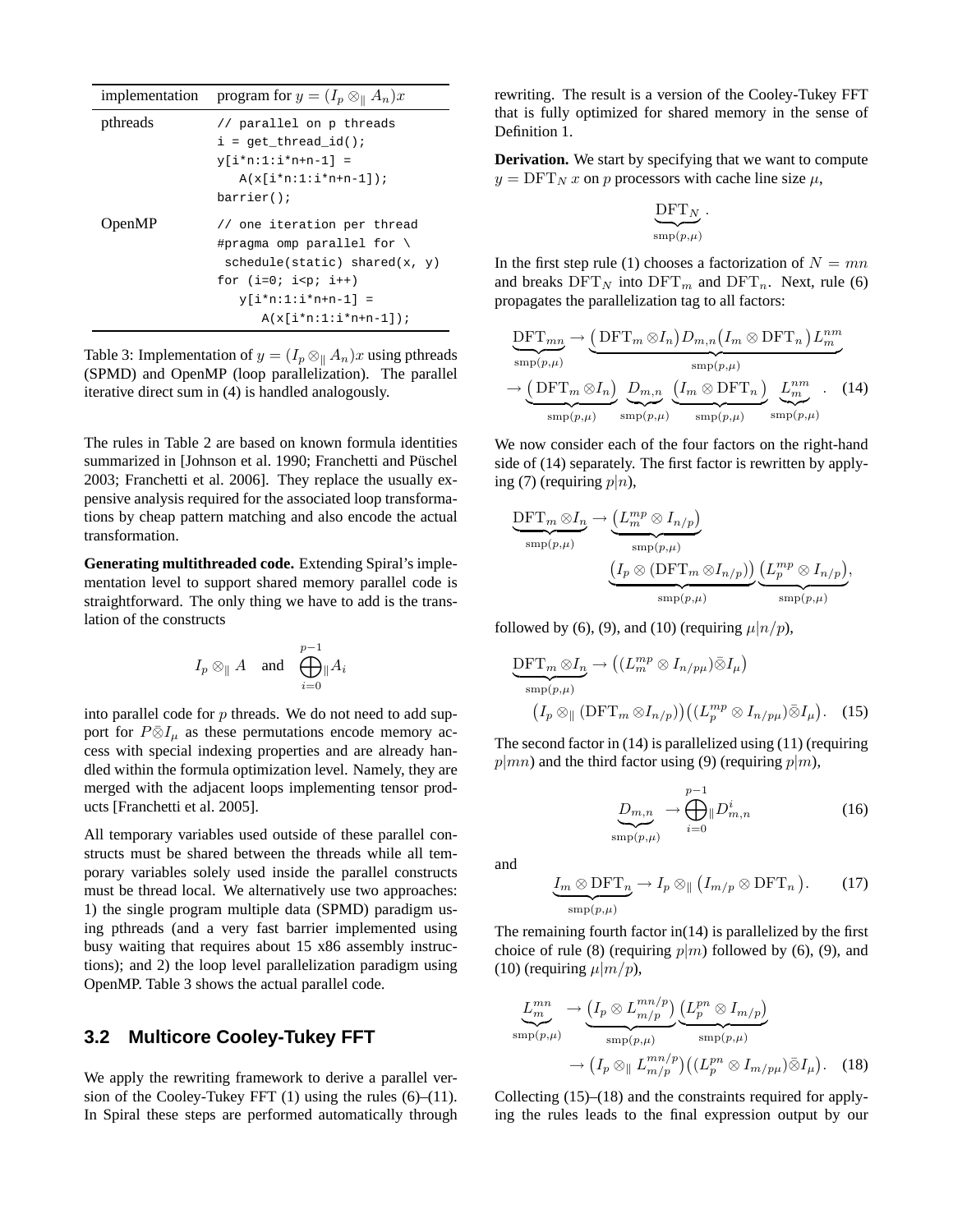$\overline{\text{DFT}_{mn}} \rightarrow$  $\text{sup}(p,\mu)$ ¡  $(L_m^{mp} \otimes I_{n/p\mu}) \bar{\otimes} I_\mu \big) \big(I_p \otimes_\parallel (\mathrm{DFT}_m \otimes I_{n/p}) \big) \big( (L_p^{mp} \otimes I_{n/p\mu}) \bar{\otimes} I_\mu \big)$  $\int_{0}^{p-1}$ 

$$
\left(\bigoplus_{i=0}^{p-1}\|D_{m,n}^i\right)\left(I_p\otimes_\parallel (I_{m/p}\otimes\mathrm{DFT}_n)\right)\left(I_p\otimes_\parallel L_{m/p}^{mn/p}\right)\left((L_p^{pn}\otimes I_{m/p\mu})\bar{\otimes}I_\mu\right)\quad (19)
$$

Figure 2: Multicore Cooley-Tukey FFT for p processors and cache line length  $\mu$ .

rewriting system, (19) displayed in Figure 2, with the requirement  $p\mu|m$  and  $p\mu|n$ . Inspection shows that (19) is fully optimized for shared memory in the sense of Definition 1. We call (19) the *multicore Cooley-Tukey FFT*.

```
// C99 OpenMP DFT_8
// call by a sequential function
#include <omp.h>
static _Complex double D[8] = {
 1, 1, 1,
 0.70710678118654+__I__*0.70710678118654,
 1, 1, 1,
  -0.70710678118654+__I__*0.70710678118654
};
void DFT_8(_Complex double *Y,
           _Complex double *X) {
  int i1, i3;
  static _Complex double T[8];
  #pragma omp parallel for \
  schedule(static) shared(T, X, Y)
  for(i1 = 0; i1 <= 1; i1++) {
   _Complex double s1, s2;
   int i2;
   for(i2 = 0; i2 <= 1; i2++) {
     s1 = X[2*11 + i2];s2 = X[4 + 2*11 + i2];T[4*11 + 2*12] = s1 + s2;T[4*11 + 2*12 + 1] = s1 - s2;}
  }
  #pragma omp parallel for \
  schedule(static) shared(T, X, Y)
 for(i3 = 0; i3 <= 1; i3++) {
   _Complex double s3, s4, s5, s6,
     s7, s8, s9, s10;
   s10 = D[i3]*T[i3];s9 = D[4 + i3]*T[4 + i3];s8 = s10 + s9;s4 = D[6 + i3]*T[6 + i3];s7 = D[2 + i3]*T[2 + i3];s6 = s7 + s4;s5 = s10 - s9;
   s3 = 1 * (s7 - s4);
   Y[i3] = s8 + s6;Y[4 + i3] = S8 - S6;Y[2 + i3] = S5 + S3;Y[6 + i3] = S5 - S3;}
}
```
Figure 3: Multithreaded C99 OpenMP function computing  $y = DFT_8 x$  using 2 processors, called by a sequential program.

As a small example, Figure 3 shows the C99 OpenMP program generated by Spiral from (19) with  $m = 4$ ,  $n = 2$ ,  $p = 2$ , and  $\mu = 2$ . Note, that all permutations are fused into the skeleton loops [Franchetti et al. 2005] and that the smaller  $DFT_2$  and  $DFT_4$  are fully unrolled.

**Discussion.** Traditional shared memory FFT algorithms [Norton and Silberger 1987; Schwarztrauber 1987; Bailey 1990] optimize for a large number of processors with the actual number not known in advance. The cost of memory access is assumed to be small compared to arithmetic operations. Under this assumptions the six-step algorithm (3) with the stride permutations implemented explicitly is a good solution, in particular, when assuming NUMA architectures. Adapting the explicit stride permutation to modern memory hierarchies makes blocking the stride permutation [Al Na'mneh et al. 2005a] and partially folding it into the computation a good choice [Takahashi 2002].

Studying the source code of FFTW 3.1 [Frigo and Johnson 2005] reveals that it implements a parallel Cooley-Tukey FFT obtained by parallelizing loops inside the algorithm and scheduling these loops block-cyclically. It also includes experimental thread pooling. Their algorithm space overlaps the space spanned by formula (19), albeit  $\mu$  and the interplay of p and  $\mu$  is not explicitly used. Thus, more possible algorithms are considered, only some of which are suited for the particular parallel target architecture. Further, FFTW requires a large infrastructure, which makes low-overhead parallelization difficult.

In contrast, the multicore Cooley-Tukey FFT (19) exists for all  $\text{DFT}_N$  with  $(p\mu)^2|N$ , independently of the further decomposition of  $\text{DFT}_m$  and  $\text{DFT}_n$ . It spans a set of shared memory DFT algorithms that are load balanced and free of false-sharing for  $p$  processors and cache line length  $\mu$ . Further, by automatically implementing instances of (19) for fixed  $N$ ,  $p$ , and  $\mu$ , we can use low-latency minimal overhead synchronization. In addition, the fact that (19) breaks down to smaller DFTs with alignment guarantees for their input and output vectors makes it possible to use (19) in tandem with the efficient short vector Cooley-Tukey FFT [Franchetti and Püschel 2003; Franchetti et al. 2006] on machines with SIMD extensions.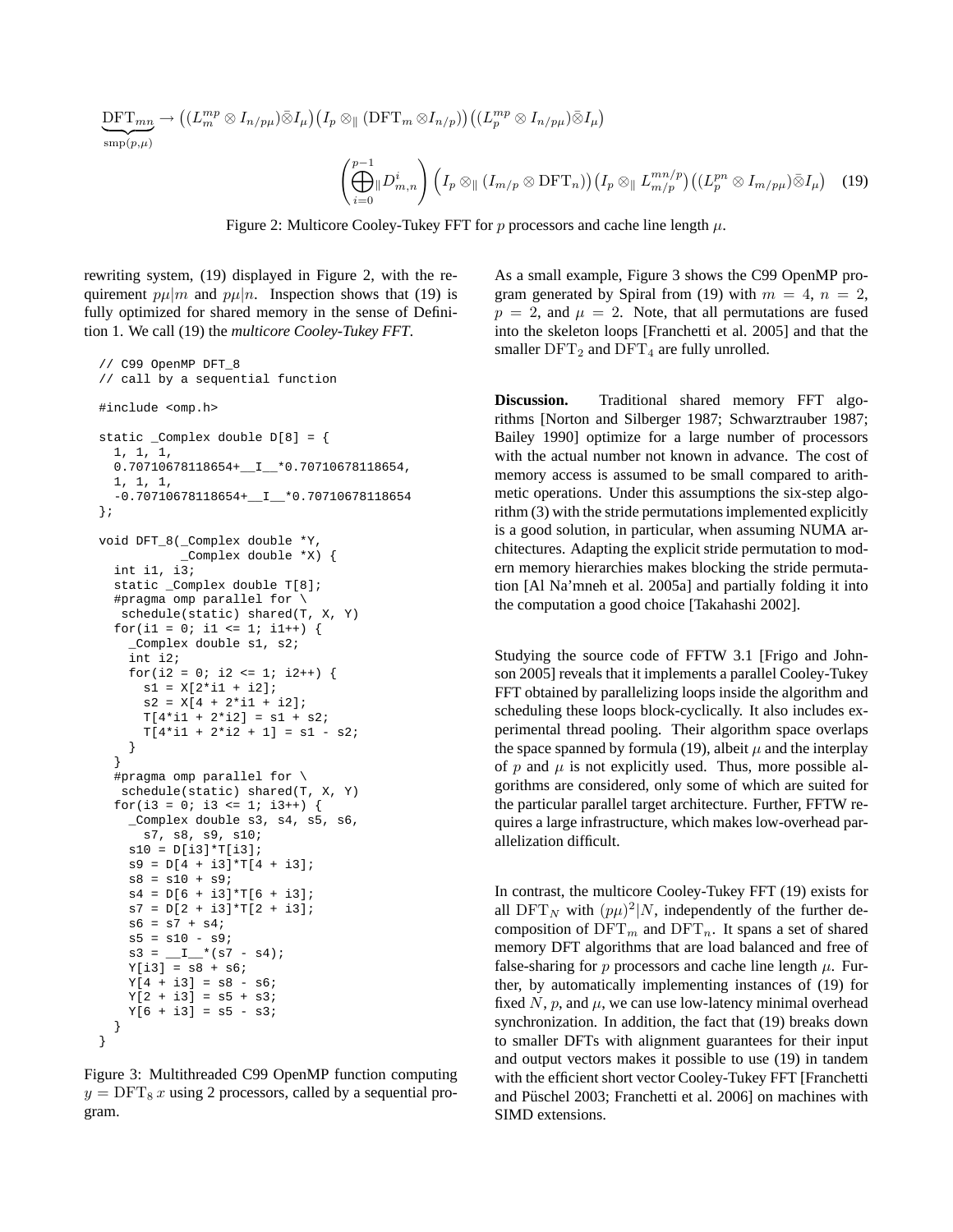|                 | <b>CPU</b>               |               | cache     |              |                        |        |      |                |
|-----------------|--------------------------|---------------|-----------|--------------|------------------------|--------|------|----------------|
|                 | processor                | $p$ -way      | $f$ [GHz] | L1D          | L <sub>2</sub> unified | sync.  | line | $\mu$          |
| traditional SMP | Xeon MP                  |               | 2.8       | 8kB / 32kB   | 512kB/2MB              | bus    | 64B  | $\overline{4}$ |
| transitional    | Pentium D                |               | 3.6       | 16kB / 32kB  | 2MB / 4MB              | bus    | 64B  | $\overline{4}$ |
| multicore       | <b>Opteron Dual-Core</b> | $4(2\times2)$ | 2.2       | 64kB / 256kB | 1MB / 4MB              | fast   | 64B  | $\overline{4}$ |
|                 | Core Duo                 |               | 2.0       | 32kB/64kB    | 2MB / 2MB              | shared | 64B  | $\overline{4}$ |

Table 4: SMP test platforms: traditional (1 CPU per chip), and chip multiprocessors (multicore and transitional, 2 CPUs per chip). Cache sizes are given for 1 CPU / all CPUs.

|                                              |                                                              | cache capacity                                            |                                                                                      | break even or first speed-up                                          |                                                                                          |                                                                                              |
|----------------------------------------------|--------------------------------------------------------------|-----------------------------------------------------------|--------------------------------------------------------------------------------------|-----------------------------------------------------------------------|------------------------------------------------------------------------------------------|----------------------------------------------------------------------------------------------|
|                                              | <b>CPU</b>                                                   | LI                                                        | L <sub>2</sub>                                                                       | Spiral (1D)                                                           | FFTW (1D)                                                                                | MKL(2D)                                                                                      |
| traditional SMP<br>transitional<br>multicore | Xeon MP<br>Pentium D<br><b>Opteron Dual-Core</b><br>Core Duo | $2^7/2^9$<br>$2^8/2^9$<br>$2^{10}/2^{12}$<br>$2^9/2^{10}$ | $2^{13}$ / $2^{15}$<br>$2^{15}/2^{16}$<br>$2^{14}$ / $2^{16}$<br>$2^{15}$ / $2^{15}$ | $2^{11}$ / 117,000<br>$2^{10}$ / 43.300<br>$2^8/9.200$<br>$2^8/9.610$ | $2^{14}$ / 1.320,000<br>$2^{13}$ / 516,000<br>$2^{14}$ / 1,270,000<br>$2^{14}$ / 718,000 | $2^7 \times 2^7 / 3,110,000$<br>$2^7 \times 2^7$ / 2.640,000<br>$2^6 \times 2^7$ / 1,130,000 |

Table 5: Cache capacity (largest DFT size with memory footprint fitting into the cache level of one / all processors), and smallest DFT sizes where parallel code is at least as fast as the sequential code / runtime of these DFTs in cycles.

## **4 Experimental Results**

**Experimental setup.** We evaluated our approach on the following 4 SMP machines shown in Table 4.

- 2.0 GHz Intel *Core Duo*: dualcore CPU with shared L2 cache, laptop;
- 3.6 GHz Intel *Pentium D*: two CPUs on one chip, synchronization through bus, desktop;
- 2.2 GHz AMD *Opteron Dual Core*: four CPUs (two per dualcore chip) with fast on-chip cache synchronization but no shared cache, workstation; and
- 2.8 GHz Intel *Xeon MP*: four processors communicating through the bus, rackmount server.

The Core Duo and the Opteron are "real" multicore CPUs with fast on-chip communication while the Xeon MP is a traditional SMP with interprocessor communication through the bus. The Pentium D is a transition between traditional SMP and multicore CPU (two CPUs on the same chip, but bus communication). All machines run Linux (SMP kernel 2.6, SMP kernel 2.4 for the Xeon MP). We used the 32-bit Intel C++ compiler 9.0 with options "-O3 -xWP -tpp7" on all machines ("-xW" for the Xeon MP).

We compared Spiral-generated code to FFTW 3.1 and the Intel MKL 8.0.

We built FFTW using the Intel C++ compiler. We used FFTW's benchmark utility, called bench, with the options "-opatient -onthreads=<n>." As experimental option to be turned on by hand FFTW supports thread pooling using semaphores and spin locks. We ran FFTW both with and

without experimental thread-pooling and took the better performance. However, thread pooling only worked for two threads using semaphores. Spin lock support did not compile and for four threads thread pooling was hanging. We enabled FFTW's SSE2 support for all experiments and used a similar vectorization method within Spiral to produce SSE2 code. The performance comparison between FFTW and Spiral is summarized in Figure 4. We measure performance in *pseudo Mflop/s*, which is proportional to inverse runtime and defined as  $5N \log_2 N/t$ , where t is the runtime in  $\mu$ s.

The Intel MKL is parallelized using OpenMP. It does not support one-dimensional parallel FFTs, so we compare to two-dimensional FFTs (only in Table 5) of the same data size (e.g.,  $DFT_{1024}$  vs.  $DFT_{32\times32}$ ). This gives the MKL a slight advantage (better structure and less arithmetic).

**General behavior.** In Figure 4 we see the same general behavior across all machines.

Spiral-generated sequential code is within 10% of FFTW's performance.

FFTW's benchmark utility cannot be forced to run with a certain number of threads. One can only specify a maximum number of threads to be used and FFTW will pick the number of threads that yield the highest performance. So for parallel performance we always display the maximum performance of 1, 2, and 4 threads (we run 4 threads only on the 4-processor machines). This results in a branching of the sequential and parallel line at the first problem size where parallelization improves performance.

Spiral pthreads code consistently gets a parallelization speed-up earlier than FFTW and gets higher top performance for in-cache problem sizes. On the two-processor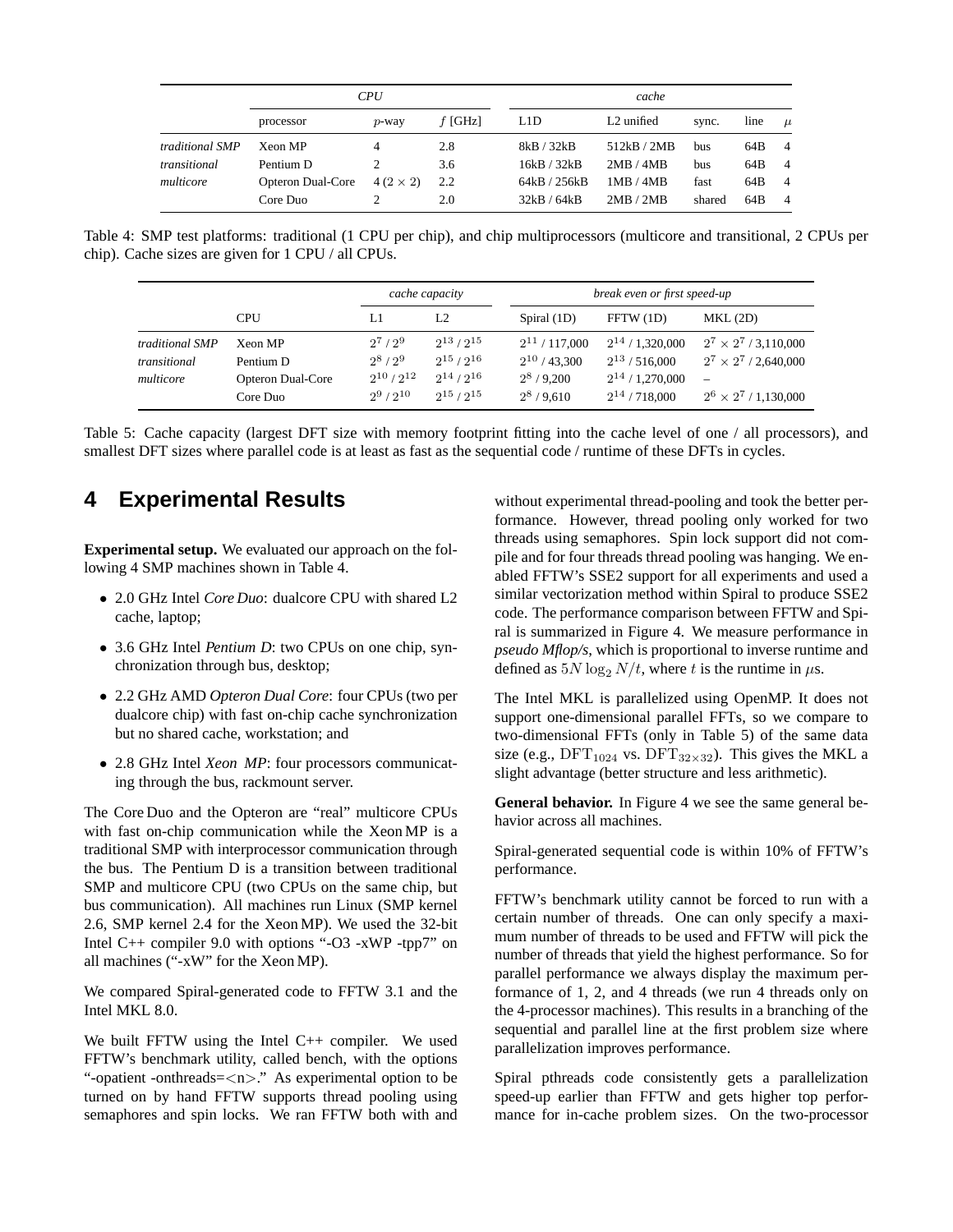machines (Core Duo and Pentium D) and for out-of-cache sizes, Spiral-generated parallel code is running within 75% of FFTW's performance. The relative gain of FFTW is due to extensive optimizations that specifically target large problem sizes [Frigo and Johnson 2005]. Spiral currently does not support all of these optimizations. On the four-processor machines and for out-of-cache sizes, Spiral-generated parallel code is equally fast (Xeon MP) and up to 25% faster (Opteron) than FFTW. The breakdown of FFTW's experimental thread pooling on the four-processor machines may contribute to Spiral's higher relative performance for large sizes on four processors as compared to two processors. FFTW starts using all 4 processors at  $N = 2^{20}$  compared to  $N = 2^9$  for Spiral.

**Traditional SMP vs. multicore.** Table 5 shows that multicore processors make it possible to gain performance by parallelization for much smaller problem sizes than on traditional SMPs. In our experiments only Spiral generated code could take advantage from the multicore processors' faster communication, while FFTW's and Intel MKL's performance characteristics was the same on both traditional SMPs and multicore processors.

To see the difference between traditional SMPs and multicore CPUs, we need to analyze Table 5 carefully. We estimate the memory footprint of a double precision complex out-of-place  $\text{DFT}_N$  as being between 32N and 64N bytes. Now we compute the largest DFTs for which the working set fits completely into the L1 cache of one processor and the combined L1 cache of all processors. We do the same for the L2 cache. The result is displayed in the columns "cache capacity: L1, L2" of Table 5. Columns "break even or first speed-up" of Table 5 shows the smallest problem size for which parallel computation is at least as fast as sequential computation. It also shows the runtime of these DFTs in cycles.

The difference between SMP and multicore becomes clear as we relate these break even points to the L1 cache size of our target machines. It turns out that on multicore CPUs Spiral code breaks even for  $N = 2^8$ , which runs in less than 10,000 cycles. Surprisingly, we see speed-up even though the working set fits into the L1 cache of *one* CPU, which is due to the fast on-chip communication. In contrast, on the Pentium D and the traditional SMP Xeon MP the break point occurs at  $N = 2^{10}$  and  $N = 2^{11}$ , respectively. It requires 5 to 10 times longer running programs to account for the higher overhead. The break even point occurs for the smallest problem sizes where the working set does not fit into the combined L1 cache of all CPUs any more. This shows the much higher communication cost on traditional SMPs.

In contrast, FFTW and MKL break even on all machines at around  $N = 2^{13}$  or  $N = 2^{14}$ , running in the range of 500,000 to 2,500,000 cycles. On multicore processors FFTW and MKL have to run programs with more than 100 times longer runtime before parallelization pays off compared to Spiral. On the traditional SMP this ratio is around 10 times. For all machines, the working set for  $N = 2^{13}$ does not fit into the combined L1 cache of all processors but fits into the L2 cache.

**OpenMP vs. pthreads.** Using Intel's newest OpenMP library one can achieve good parallel performance on both traditional SMPs and multicore CPUs. The Spiral OpenMP performance is within 15% of our low-latency pthreads implementation. The OpenMP overhead is low enough to use it even for small problem sizes. However, to achieve highest performance we need to resort to pthreads and our custom low-latency synchronization. Our experiments also show that it is absolute essential to use the newest available OpenMP version. Older versions may not recognize the target processor correctly and can quickly deteriorate performance.

**Compiler parallelization.** We experimented extensively with the Intel C++ compiler's automatic parallelization capabilities. However, the compiler failed to produce any speed-up even though it sometimes did parallelize. This behavior for DFT code is similar as for SIMD vectorization [Franchetti and Püschel 2003] and compiler vectorization and shows the importance of writing or generating explicit parallel and vector code.

## **5 Conclusion**

As multicore CPUs become mainstream, programming for performance may finally be pushed over the edge from general computer science knowledge to specialized expert skill. To facilitate code development and optimization, at least for well understood library functionality, a new breed of tools is necessary in the form of formal frameworks, program generators, or adaptive libraries. A few of these exist but more work is needed. This paper aims to be a contribution in this direction. The generation of fast FFTs for SMPs and multicore systems is useful, but we believe the ideas and concepts presented (and underlying Spiral in general) are of equal value: a high-level domain-specific framework that enables us to reason about algorithms before they are implemented, that enables optimizations unpractical at the program level, and that completely automates the implementation task.

## **6 Acknowledgement**

This work was supported by DARPA through the Department of Interior grant NBCH1050009 and by NSF through awards 0234293 and 0325687. The authors also wish to thank Paul Petersen (Intel) for helpful suggestions on the use of OpenMP.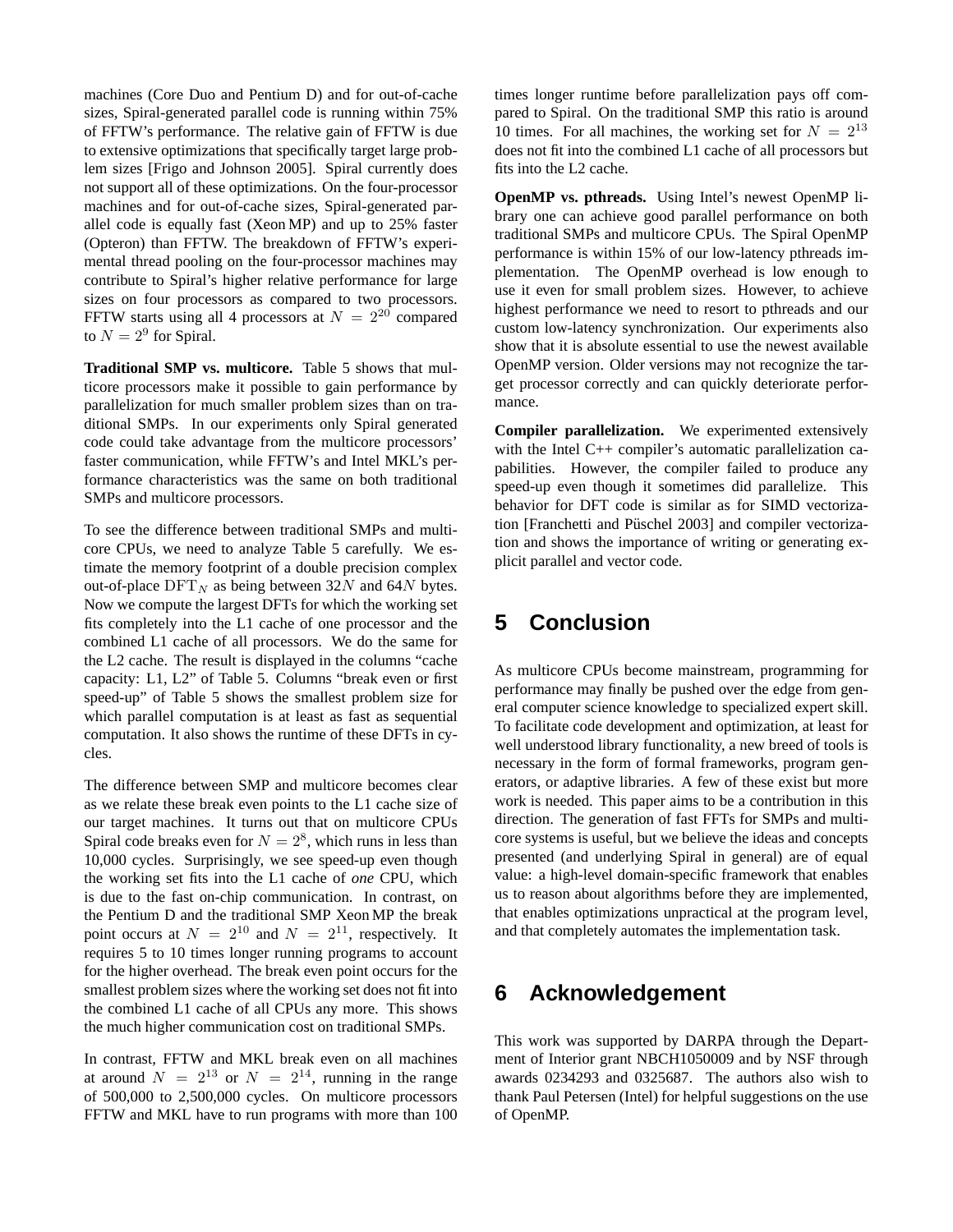

Figure 4: Results for  $DFT_N$  on four symmetric multiprocessing machines. The performance is given in *pseudo Mflop/s* defined as  $5N \log N$ /runtime. Higher is better. Note that the scales in the plots differ.

### **References**

- AL NA'MNEH, R. A., PAN, W. D., AND ADHAMI, R. 2005. Communication efficient adaptive matrix transpose algorithm for FFT on symmetric multiprocessors. In *Proc. Southeastern Symposium on System Theory (SSST)*, 312–315.
- AL NA'MNEH, R. A., PAN, W. D., AND ADHAMI, R. 2005. Parallel implementation of 1-D fast Fourier transform without inter-processor communications. In *Proc. Southeastern Symposium on System Theory (SSST)*, 307–311.
- BAILEY, D. H. 1990. FFTs in external or hierarchical memory. *J. Supercomputing 4*, 23–35.
- BANERJEE, U., EIGENMANN, R., NICOLAU, A., AND PADUA, D. A. 1993. Automatic program parallelization. *Proceedings of the IEEE 81*, 2, 211–243.
- BIENTINESI, P., GUNNELS, J. A., MYERS, M. E., QUINTANA-ORTI, E., AND VAN DE GEIJN, R. 2005. The science of deriving dense linear algebra algorithms. *TOMS 31*, 1 (March), 1–26.
- CHANDRA, R., MENON, R., DAGUM, L., KOHR, D., MAYDAN, D., AND MCDONALD, J. 2000. *Parallel Programming in OpenMP*. Elsevier.
- DEMMEL, J., DONGARRA, J., EIJKHOUT, V., FUENTES, E., PETITET, A., VUDUC, R., WHALEY, C., AND YELICK, K. 2005. Self adapting linear algebra algorithms and software. *Proceedings of the IEEE 93*, 2, 293–312.